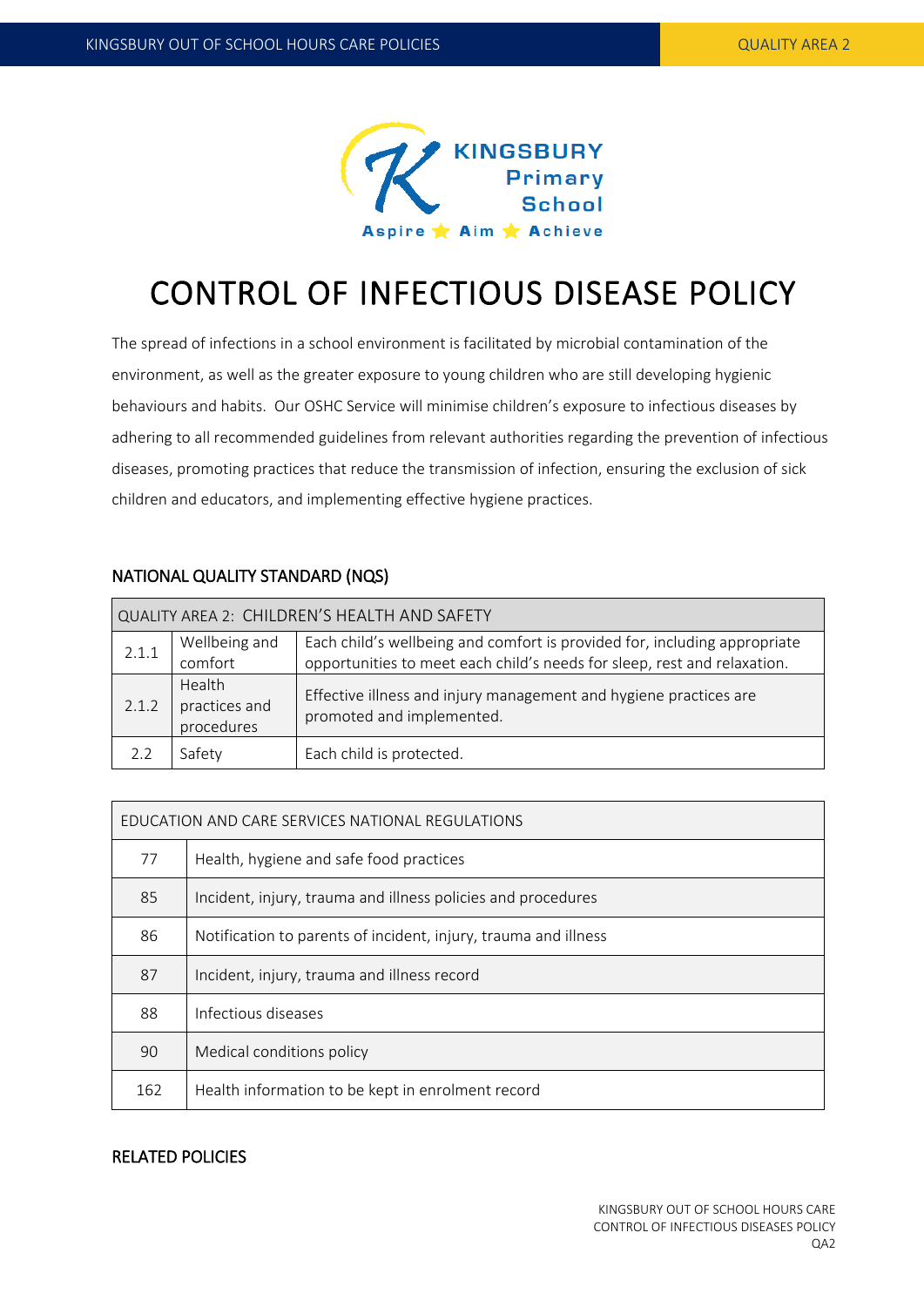| Administration of Medication Policy | Incident, Illness, Accident & Trauma Policy |  |
|-------------------------------------|---------------------------------------------|--|
| <b>Family Communication Policy</b>  | <b>Medical Conditions Policy</b>            |  |
| Hand Washing Policy                 | <b>Physical Environment Policy</b>          |  |
| Health and Safety Policy            | Sick Children Policy                        |  |
| Immunisation Policy                 | Work Health and Safety Policy               |  |

### PURPOSE

Children encounter many other children and adults within the OSHC Service environment which can result in the contraction of infectious illnesses. Our Service has a duty of care to ensure that children families, educators, and visitors of the Service are provided with a high level of protection during the Service's operational hours.

#### **SCOPE**

This policy applies to children, families, staff, management, and visitors of the OSHC Service.

## IMPLEMENTATION

#### IMMUNISATION REQUIREMENTS FROM JANUARY 2016

- Only parents of children (less than 20 years of age) who are fully immunised or are on a recognised catch-up schedule can receive Child Care Subsidy (CCS) and the Family Tax Benefit Part A end of year supplement.
- The relevant vaccinations are those under the National Immunisation Program (NIP), which covers the vaccines usually administered before age five. These vaccinations must be recorded on the Australian Immunisation Register (AIR).
- Children with medical contraindications or natural immunity for certain diseases will continue to be exempt from the requirements.
- Conscientious objection and vaccination objection on non-medical grounds is no longer be a valid exemption from immunisation requirements.

Refer to Immunisation Policy for more information.

#### Management will ensure

- That all information regarding the prevention of infectious diseases is sourced from a recognised health authority.
- The implementation of recommendations from *Staying healthy: Preventing infectious diseases in early childhood education and care services.*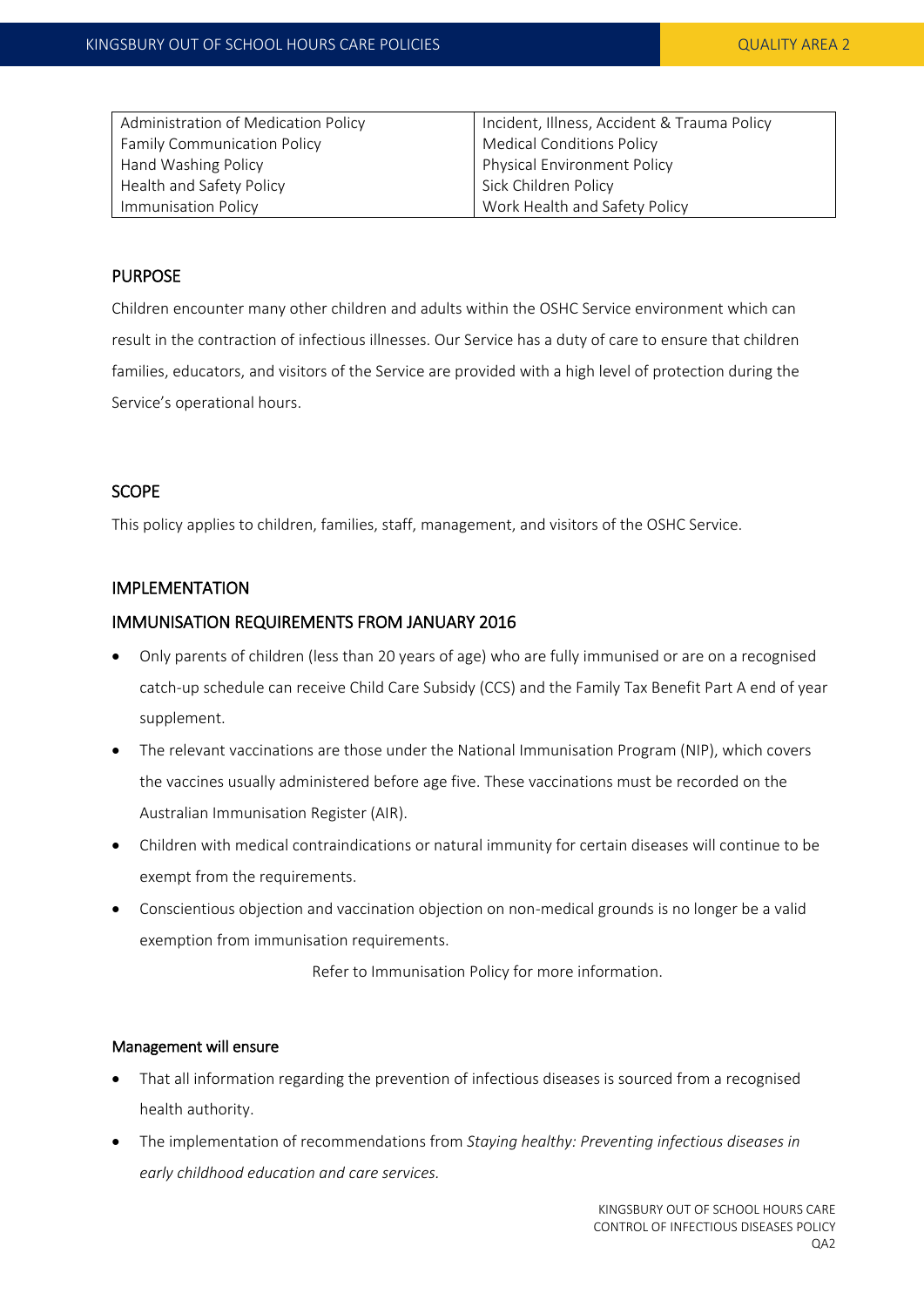- Children are protected from harm by ensuring relevant policies and procedures are followed regarding health and safety within the OSHC Service.
- They collect, maintain, and appropriately store the required enrolment documents and enrolment information, including health and immunisation records of children in the OSHC Service.

#### The Nominated Supervisor will ensure:

- A hygienic environment is maintained.
- Cleaning charts are completed each day and signed by Educators.
- Children are supported in their understanding of health and hygiene throughout the daily program and routine.
- Educators and Staff are aware of relevant immunisation guidelines for children and themselves.
- Information is collected on enrolment and maintained regarding each child's immunisation status, and any medical conditions.
- Families are provided with relevant sourced materials and information on infectious diseases, health, and hygiene including:
	- o The current Victorian Immunisation Schedule.
	- o Exclusion guidelines in the event of an infectious illness at the OSHC Service for children that are not immunised or have not yet received all their immunisations.
	- o Advice and information regarding any infectious diseases in general, and information regarding any specific infectious illnesses that are suspected/present in the OSHC Service or greater school community.
- Families are provided with information about an infectious disease by displaying and emailing the Infectious Diseases Notification Form and details.
- That an illness record form is completed no later than 24 hours of an illness occurring.
- All educators are mindful and maintain confidentiality of individual children's medical circumstances.
- Children's enrolment records are updated with regards to immunisation as required, (i.e. as children reach age milestones for immunisation), or at least once each year.
- Staff are advised of the recommended immunisations for people working with children.
- Educators are familiar with procedures for exclusion of Educators as well as children in the event of an infectious illness occurring at the OSHC Service.
- That opportunities for educators to source pertinent up to date information from trusted sources on the prevention of infectious diseases and maintaining health and hygiene are provided.
- To notify and implement the advice of the health department, or local health unit regarding infectious diseases as required.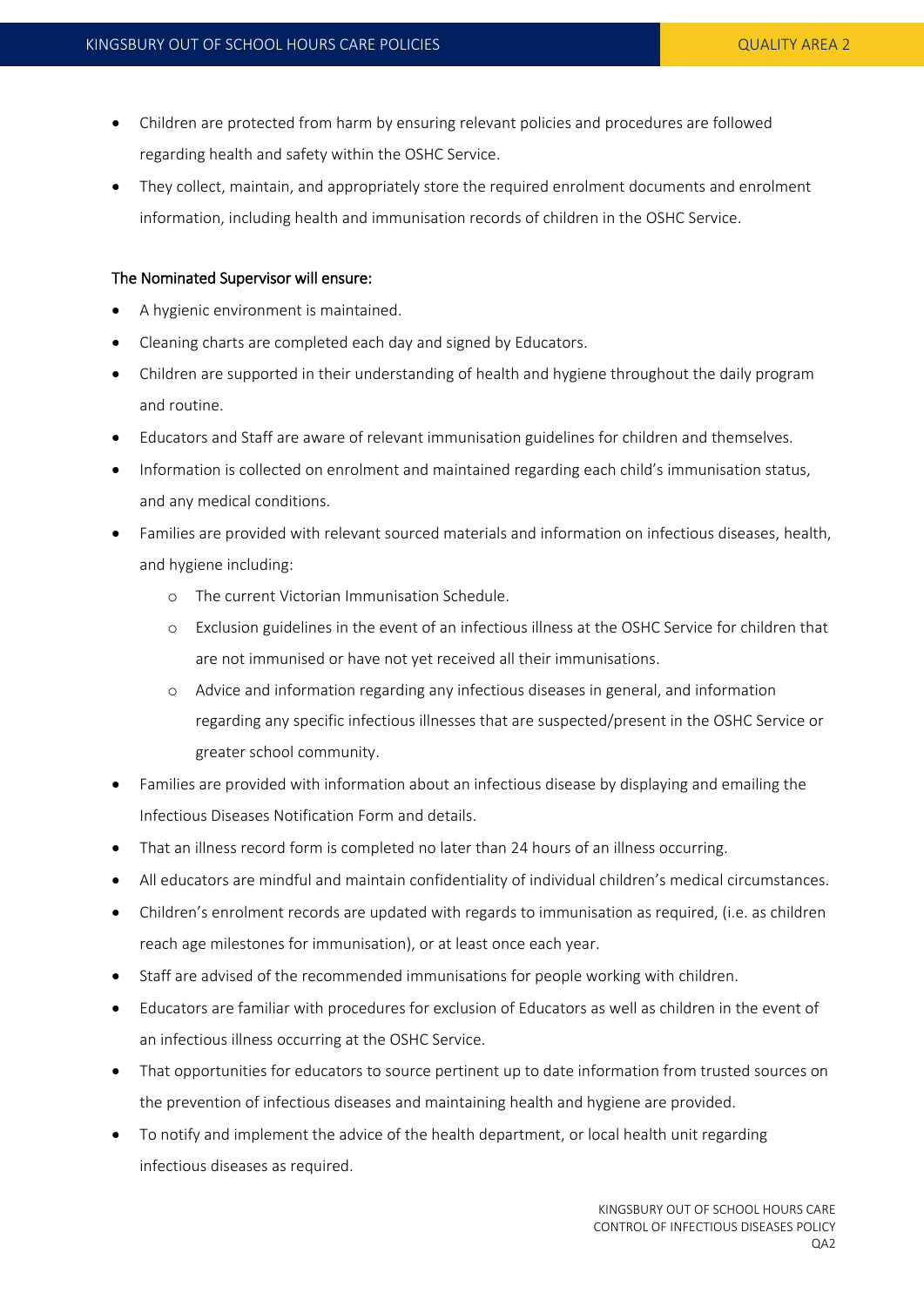- Children do not attend the OSHC Service if they are unwell. If a child has been sick they must be well for 24hrs before returning to the Service. For example, if a child is absent due to illness or is sent home due to illness they will be unable to attend the next day as a minimum. The Nominated Supervisor may approve the child's return to the OSHC Service if families provide a doctor's certificate/clearance certifying that the child is no longer contagious and is in good health.
- To complete the register of illness and/or document incidents of infectious diseases. Some diseases require the state authority to be notified.
- Cleaning sponges are colour coded so that a separate sponge is used for food surfaces, dirty dishes, and art and craft.
- Toys and equipment that are hard to clean will be washed with detergent and air-dried in sunlight.
- Washable toys and equipment will be washed in detergent and hot water or the dishwasher and aired to dry (toys will not be washed in the dishwasher at the same time as dishes).
- Furnishings, fabric tablecloths and other fabric items will be laundered at the end of each fortnight and hung out to dry. During an outbreak of illness in the OSHC Service, laundering will occur at least weekly, and where possible fabric items/toys will be removed until the outbreak is under control.
- Tables and floor surfaces will be cleaned on a daily basis after each meal and at the end of each day.
- Toilets/bathrooms are cleaned daily by the contracted cleaner.

#### Educators will ensure:

- That any child suspected of having an infectious illness is responded to, and their health and emotional needs supported at all times.
- Appropriate health and safety procedures are implemented when treating ill children.
- Families are aware of the need to collect their unwell child/ children as soon as practicable.
- Families are advised that they must need to alert the OSHC service if their child is diagnosed with an infectious illness.
- Opportunities are provided for children to participate in hygiene practices, including routine opportunities, and intentional practice.
- The Service adheres to health and hygiene practices including:
	- o hand washing
	- o daily cleaning of the service
	- o wearing gloves (particularly when in direct contact with bodily fluids)
	- o Appropriate and hygienic handling and preparation of food.
- That a weekly clean is carried out on other surfaces that may transmit germs such as doorknobs, low shelving, etc. This will be increased if an outbreak has been recorded in the Service.